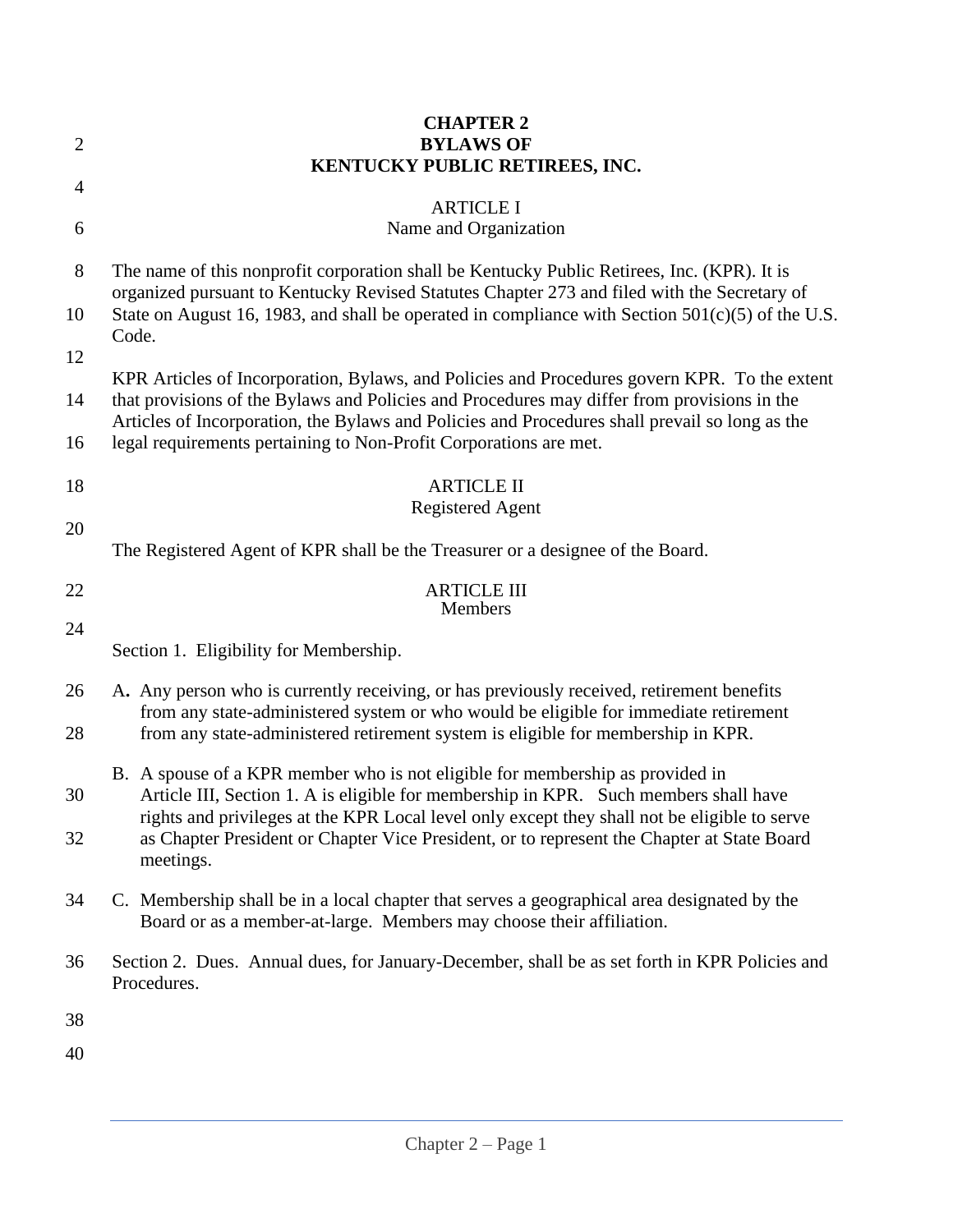| 42 |                                                                                                                                                                                                                                                                                      |  |  |
|----|--------------------------------------------------------------------------------------------------------------------------------------------------------------------------------------------------------------------------------------------------------------------------------------|--|--|
| 44 | <b>ARTICLE IV</b><br>Officers; Nomination and Election Procedure                                                                                                                                                                                                                     |  |  |
| 46 | Section 1. Officers and their Duties                                                                                                                                                                                                                                                 |  |  |
| 48 |                                                                                                                                                                                                                                                                                      |  |  |
| 50 | A. Elected Officers. The elected officers of KPR shall be a President, a Vice President, a<br>Secretary, and a Treasurer. Their duties shall be as provided in these Bylaws and Policies<br>and Procedures.                                                                          |  |  |
| 52 | B. Appointed Officers. The appointed officers may include an Assistant Treasurer, a                                                                                                                                                                                                  |  |  |
| 54 | Historian, and/or a Parliamentarian. Their duties shall be as provided in these Bylaws and<br>Policies and Procedures.                                                                                                                                                               |  |  |
| 56 | Section 2. Nomination and Election of Officers. Nomination and election of officers shall be                                                                                                                                                                                         |  |  |
| 58 | conducted in accordance with provisions in the Policies and Procedures Manual chapter on State<br>Officers; Nomination and Election Procedure.                                                                                                                                       |  |  |
| 60 |                                                                                                                                                                                                                                                                                      |  |  |
| 62 | Section 3. Term of Office                                                                                                                                                                                                                                                            |  |  |
| 64 | A. Elected Officers. The elected officers shall assume office on July 1 following the close of<br>the Annual Meeting at which their election is declared and shall serve for a term of two<br>years or until their successors assume office. They shall be eligible for re-election. |  |  |
| 66 |                                                                                                                                                                                                                                                                                      |  |  |
| 68 | B. Appointed Officers. The appointed officers shall serve for a term of two years or until<br>their successors are appointed. They shall be eligible for reappointment.                                                                                                              |  |  |
| 70 | Section 4. Vacancy in Office. In the case of a vacancy in the office of President, the Vice<br>President shall serve as President for the remainder of the term and shall be eligible for re-                                                                                        |  |  |
| 72 | election. A vacancy in any office other than President shall be filled by the Board.                                                                                                                                                                                                 |  |  |
| 74 | Section 5. Succession of Officers Because of Temporary Absence or Disability. Should the<br>President be temporarily absent or disabled, the office shall be filled in the following order:                                                                                          |  |  |
| 76 | The Vice President.<br>1)<br>The Secretary.<br>2)                                                                                                                                                                                                                                    |  |  |
|    | 3) The Treasurer.                                                                                                                                                                                                                                                                    |  |  |
| 78 | Chairs of standing committees in the order named in these Bylaws.<br>4)                                                                                                                                                                                                              |  |  |
| 80 | Section 6. Compensation. All officers shall serve without compensation. Expenses will be<br>allowed within limits of the budget and in the manner prescribed by the Board.                                                                                                           |  |  |
| 82 | <b>ARTICLE V</b>                                                                                                                                                                                                                                                                     |  |  |
| 84 | <b>Annual Meetings; Special Meetings</b>                                                                                                                                                                                                                                             |  |  |
| 86 | Section 1. Meetings                                                                                                                                                                                                                                                                  |  |  |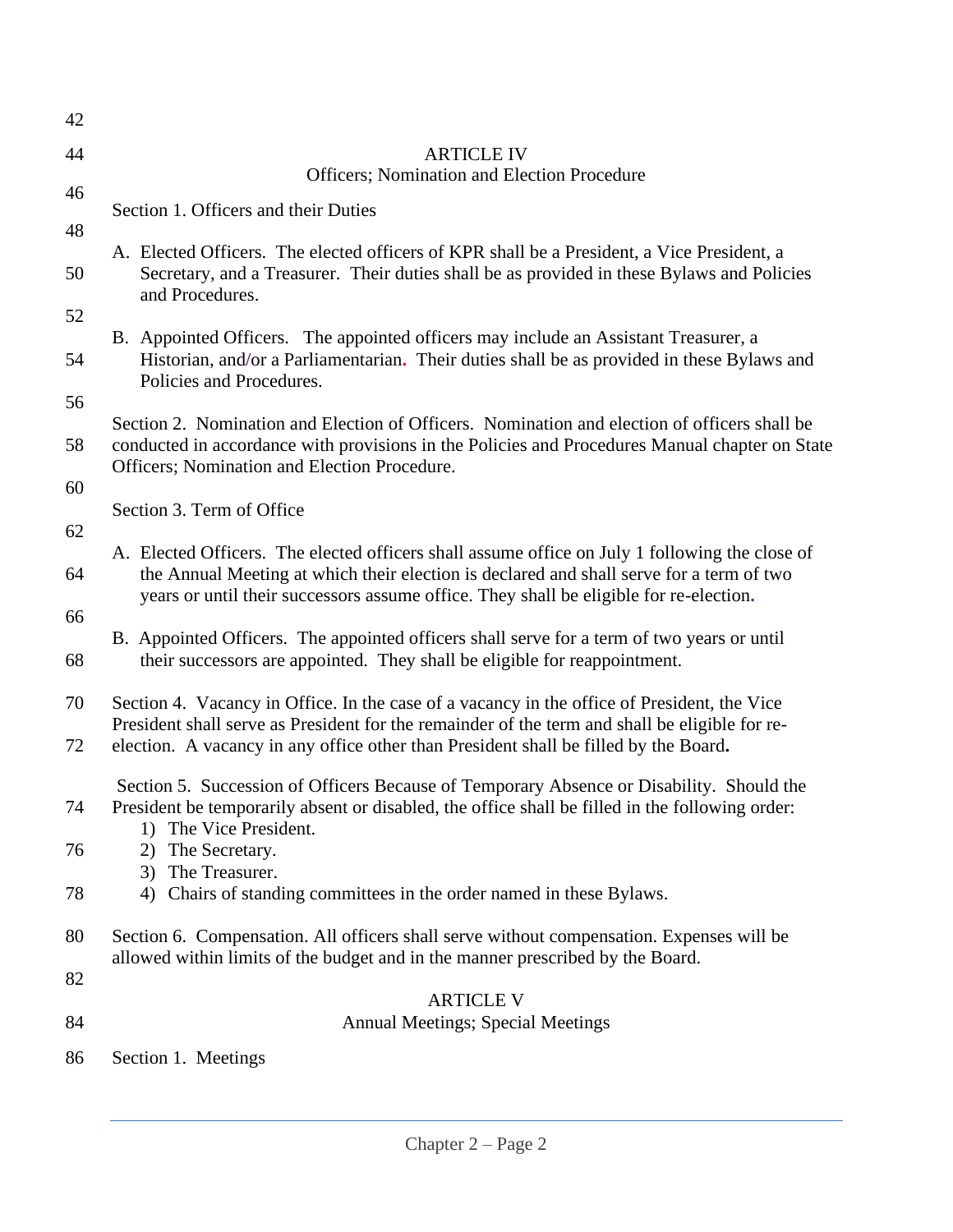| 88        |                                                                                                                                                                                                                                                                                           |  |  |
|-----------|-------------------------------------------------------------------------------------------------------------------------------------------------------------------------------------------------------------------------------------------------------------------------------------------|--|--|
| 90        | A. Annual Meetings. Unless otherwise ordered by the Board or the Executive Committee,<br>Annual Meetings shall be held in the month of June each year for the purpose of<br>declaring elected officers, receiving reports of officers and committees, presenting the                      |  |  |
| 92        | Harry Lee Waterfield Awards, declaring and installing officers, and any other business<br>that may arise.                                                                                                                                                                                 |  |  |
| 94<br>96  | B. Special Meetings. Special meetings may be called by the Board to consider matters of an<br>emergency nature that may arise between Annual Meetings and that require action before<br>the next Annual Meeting.                                                                          |  |  |
| 98<br>100 | Section 2. Voting Body. The voting body at Annual Meetings and special meetings shall be<br>composed of members of the Board and Local Chapters and the members-at-large registered for<br>the meeting.                                                                                   |  |  |
| 102       | Section 3. Quorum. The quorum for Annual Meetings and special meetings shall be a majority<br>of those registered for the meeting as in attendance.                                                                                                                                       |  |  |
| 104       | <b>ARTICLE VI</b><br><b>Board of Directors</b>                                                                                                                                                                                                                                            |  |  |
| 106       | Section 1. Composition of the Board                                                                                                                                                                                                                                                       |  |  |
| 108       | The Board of Directors, also designated the "Board," all with voting privileges, shall be<br>composed of:                                                                                                                                                                                 |  |  |
| 110       | A. -- The elected officers.<br>-- The Assistant Treasurer.                                                                                                                                                                                                                                |  |  |
| 112       | The immediate Past President of KPR.<br>$---$                                                                                                                                                                                                                                             |  |  |
| 114       | One Director at Large appointed by the State KPR President.<br>$---$<br>Chairs of the following standing committees: Audit, Legislative, Membership,<br>$\overline{\phantom{a}}$<br>and Retirement Systems.                                                                               |  |  |
| 116       | The president of each chapter or his/her designee.<br>$\overline{\phantom{a}}$                                                                                                                                                                                                            |  |  |
| 118       | If at any time any of the three retirement systems (County Employees, Kentucky<br>$- -$<br>Employees, and State Police) is not represented on the Board through the normal                                                                                                                |  |  |
| 120       | process of election of officers or appointment of standing committee chairs, then the<br>President shall appoint a member of the unrepresented system to serve on the Board.                                                                                                              |  |  |
| 122       | B. -- The Chair of the Foundation Awards Special Committee shall be a member of<br>the Board of Directors without voting privileges unless he/she serves in another                                                                                                                       |  |  |
| 124       | capacity which has voting privileges.                                                                                                                                                                                                                                                     |  |  |
| 126       |                                                                                                                                                                                                                                                                                           |  |  |
| 128       | Section 2. Duties and Powers of the Board. The Board shall be responsible for establishing<br>the policies of KPR by adopting rules to govern administrative and financial activities of the<br>Board and of the chapters and by adopting an annual budget, in accordance with Bylaws and |  |  |

130 Policies and Procedures.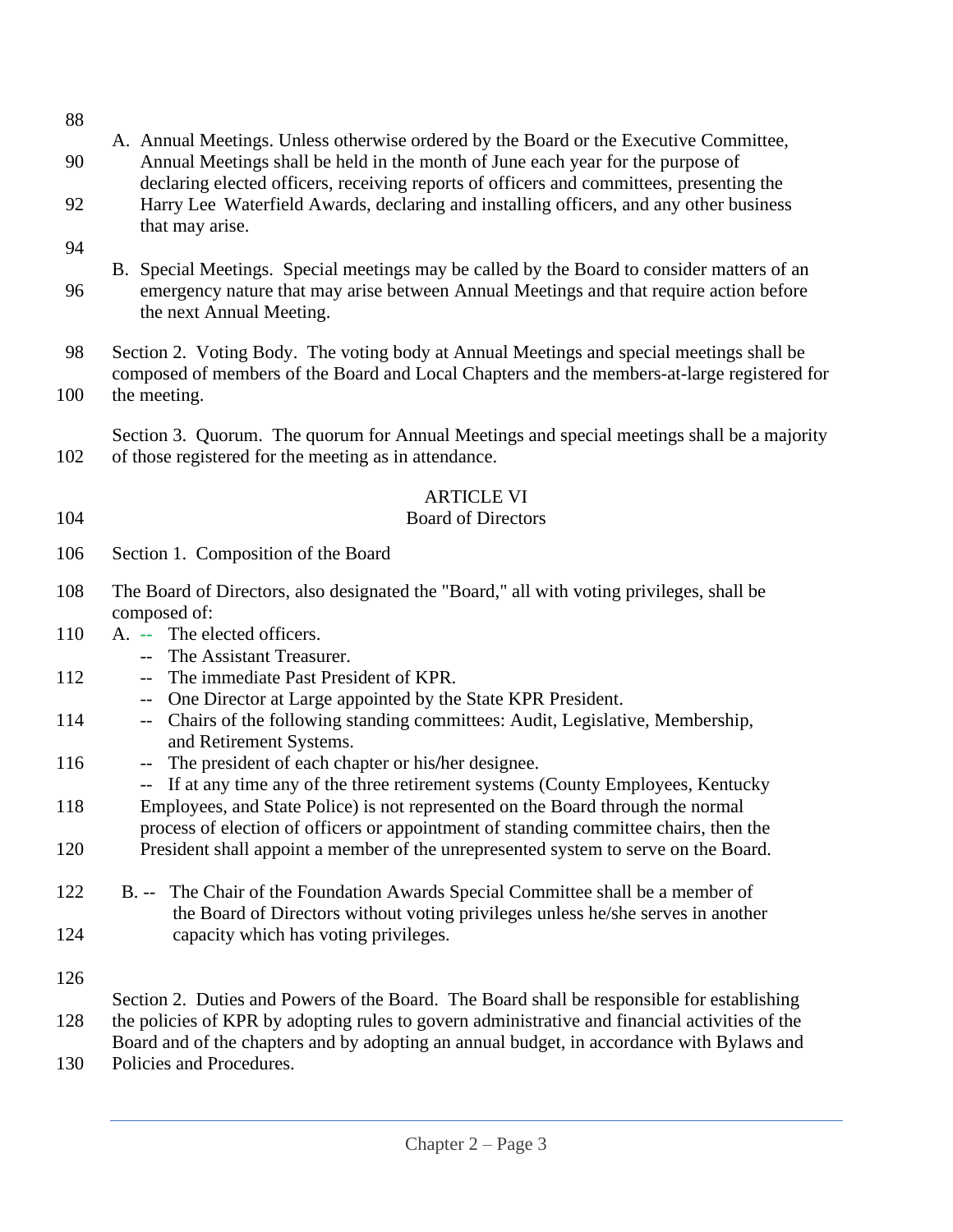| 132 | Section 3. Meetings of the Board. The Board shall meet as provided in the Bylaws and Policies<br>and Procedures.                                                                                                                                               |  |  |
|-----|----------------------------------------------------------------------------------------------------------------------------------------------------------------------------------------------------------------------------------------------------------------|--|--|
| 134 | Section 4. Board Conduct of Business Electronically. The Board may conduct business by<br>E-mail or any other type of electronic media. In such events, decisions shall be reported for                                                                        |  |  |
| 136 | ratification at the next Board meeting.                                                                                                                                                                                                                        |  |  |
| 138 | Section 5. Quorum. A majority of the Board shall constitute a quorum.                                                                                                                                                                                          |  |  |
| 140 | <b>ARTICLE VII</b><br><b>Executive Committee</b>                                                                                                                                                                                                               |  |  |
| 142 |                                                                                                                                                                                                                                                                |  |  |
| 144 | Section 1. Composition of the Executive Committee. The Executive Committee shall be<br>composed of the President as chair, the Vice President, the Secretary, the Treasurer, the<br>immediate Past President, one Director at Large appointed by the State KPR |  |  |
| 146 | President, and two Chapter Presidents designated by the President.                                                                                                                                                                                             |  |  |
| 148 | Section 2. Duties and Powers of the Executive Committee. The Executive Committee may act<br>for the Board in the interest of timeliness and urgency. All decisions and actions of the                                                                          |  |  |
| 150 | Executive Committee shall be governed by KPR policy and within the scope of the Board's<br>authority to decide and act and shall be reported to the Board for ratification as soon as                                                                          |  |  |
| 152 | practicable.                                                                                                                                                                                                                                                   |  |  |
| 154 | Section 3. Meetings of the Executive Committee. The Executive Committee shall meet as<br>provided in Policies and Procedures.                                                                                                                                  |  |  |
| 156 | Section 4. Executive Committee Conduct of Business Electronically. The Executive Committee<br>may conduct business by E-mail or any other type of electronic media.                                                                                            |  |  |
|     | Section 5. Quorum. A majority of the Executive Committee members shall constitute a quorum.                                                                                                                                                                    |  |  |
| 158 | <b>ARTICLE VIII</b>                                                                                                                                                                                                                                            |  |  |
| 160 | Committees                                                                                                                                                                                                                                                     |  |  |
| 162 | Section 1. Standing Committees                                                                                                                                                                                                                                 |  |  |
| 164 | A. The following committees shall be designated as standing committees:                                                                                                                                                                                        |  |  |
| 166 | a) Audit<br>b) Legislative                                                                                                                                                                                                                                     |  |  |
| 168 | c) Membership<br>d) Retirement Systems                                                                                                                                                                                                                         |  |  |
| 170 | B. Duties of Standing Committees. Duties of the standing committees shall be as provided<br>in these Bylaws and Policies and Procedures.                                                                                                                       |  |  |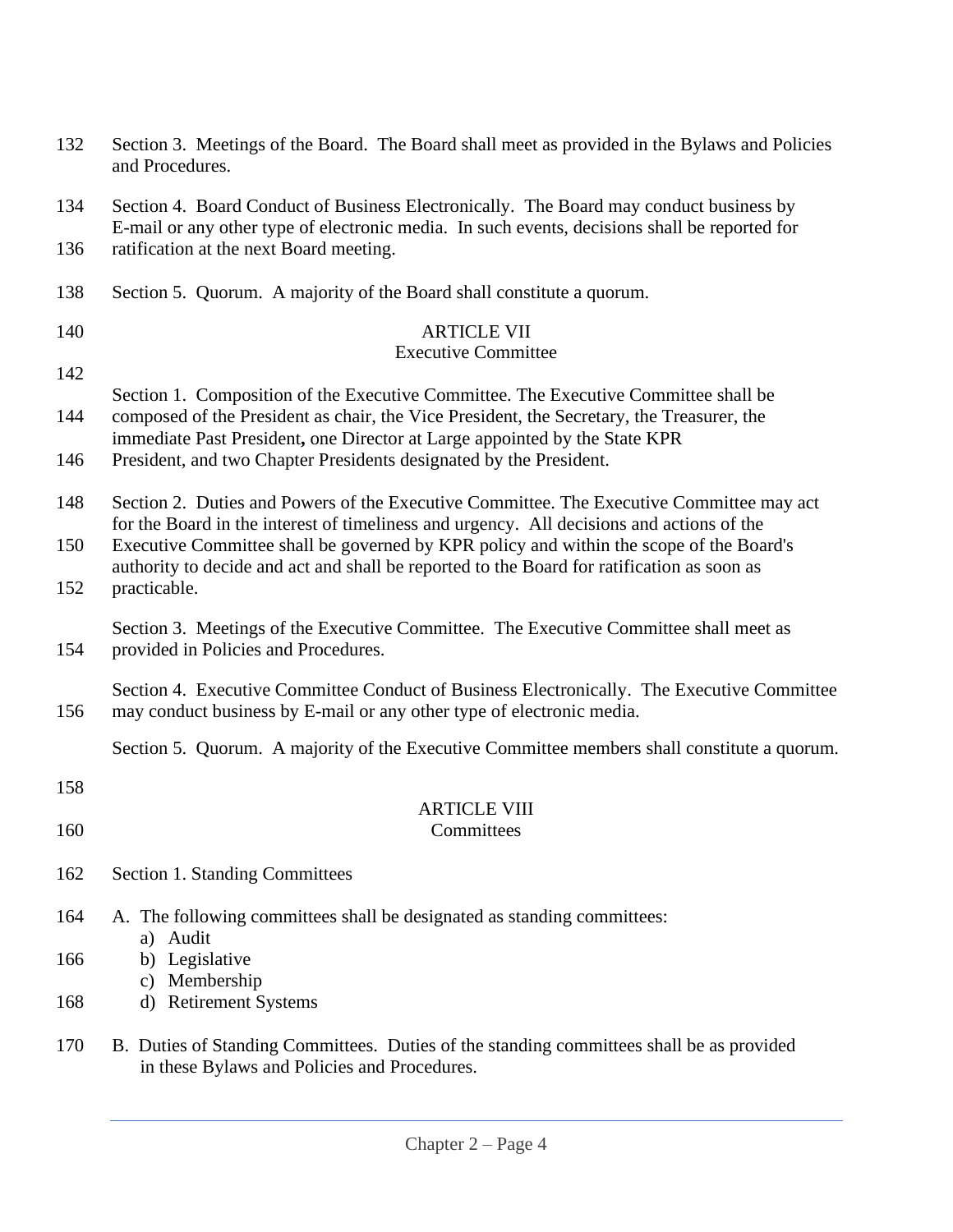| 172        |                                                                                                                                                                                   |  |  |  |
|------------|-----------------------------------------------------------------------------------------------------------------------------------------------------------------------------------|--|--|--|
| 174        | Section 2. Special Committees. Special committees may be created as necessary by the<br>President with approval of the Board, the Annual Meeting, or a special meeting.           |  |  |  |
| 176        | Section 3. Appointment of Committees. The President shall appoint all committees except as<br>otherwise provided in these Bylaws and Policies and Procedures.                     |  |  |  |
| 178        |                                                                                                                                                                                   |  |  |  |
| 180        | Section 4. Committee Conduct of Business Electronically. Committees may conduct business by<br>E-mail or any other type of electronic media.                                      |  |  |  |
| 182        | <b>ARTICLE IX</b><br><b>State Administration and Operation</b>                                                                                                                    |  |  |  |
| 184        |                                                                                                                                                                                   |  |  |  |
| 186        | Section 1. Administrative Manager                                                                                                                                                 |  |  |  |
|            | A. Introduction. Administrative services for KPR shall be provided by an Administrative                                                                                           |  |  |  |
| 188        | Manager (AM) as specified in the contract covering the services and as directed by the<br>Board, to build strong administrative and financial procedures and maintain consistency |  |  |  |
| 190        | in administrative functions.                                                                                                                                                      |  |  |  |
| 192        | B. Choosing an Administrative Manager. The procedure for choosing an AM with whom<br>KPR shall contract to provide the administrative services shall be as provided in these      |  |  |  |
| 194        | Bylaws and Policies and Procedures.                                                                                                                                               |  |  |  |
| 196        | C. Duties of Administrative Manager. The duties of the AM shall be as provided in these<br>Bylaws, Policies and Procedures, and the employment contract.                          |  |  |  |
| 198        |                                                                                                                                                                                   |  |  |  |
| 200        | Section 2. The Kentucky Public Retirees Advocacy and Defense Fund (KPR ADF). The KPR<br>ADF shall be under the oversight and direction of the KPR Board.                          |  |  |  |
| 202        | A. Purpose. The KPR ADF shall have as its purpose:                                                                                                                                |  |  |  |
| 204        | 1) to provide a perpetual, dependable pool of funds for advocating on behalf of<br>public retirees;                                                                               |  |  |  |
| 206        |                                                                                                                                                                                   |  |  |  |
| 208        | 2) to afford the ability to engage in advocacy litigation when it is determined by the<br>Board to be necessary to protect, defend, and advance the interests of KPR              |  |  |  |
|            | members;                                                                                                                                                                          |  |  |  |
| 210<br>212 | 3) to use the principal to pay any and all advocacy costs as provided in these Bylaws<br>and Policies and Procedures, when authorized by the Board.                               |  |  |  |
|            |                                                                                                                                                                                   |  |  |  |
| 214        | B. Treasurer of the ADF. The Board shall approve the Treasurer of the Fund. The<br><b>State</b><br>KPR Treasurer may serve in this capacity.                                      |  |  |  |
| 216        |                                                                                                                                                                                   |  |  |  |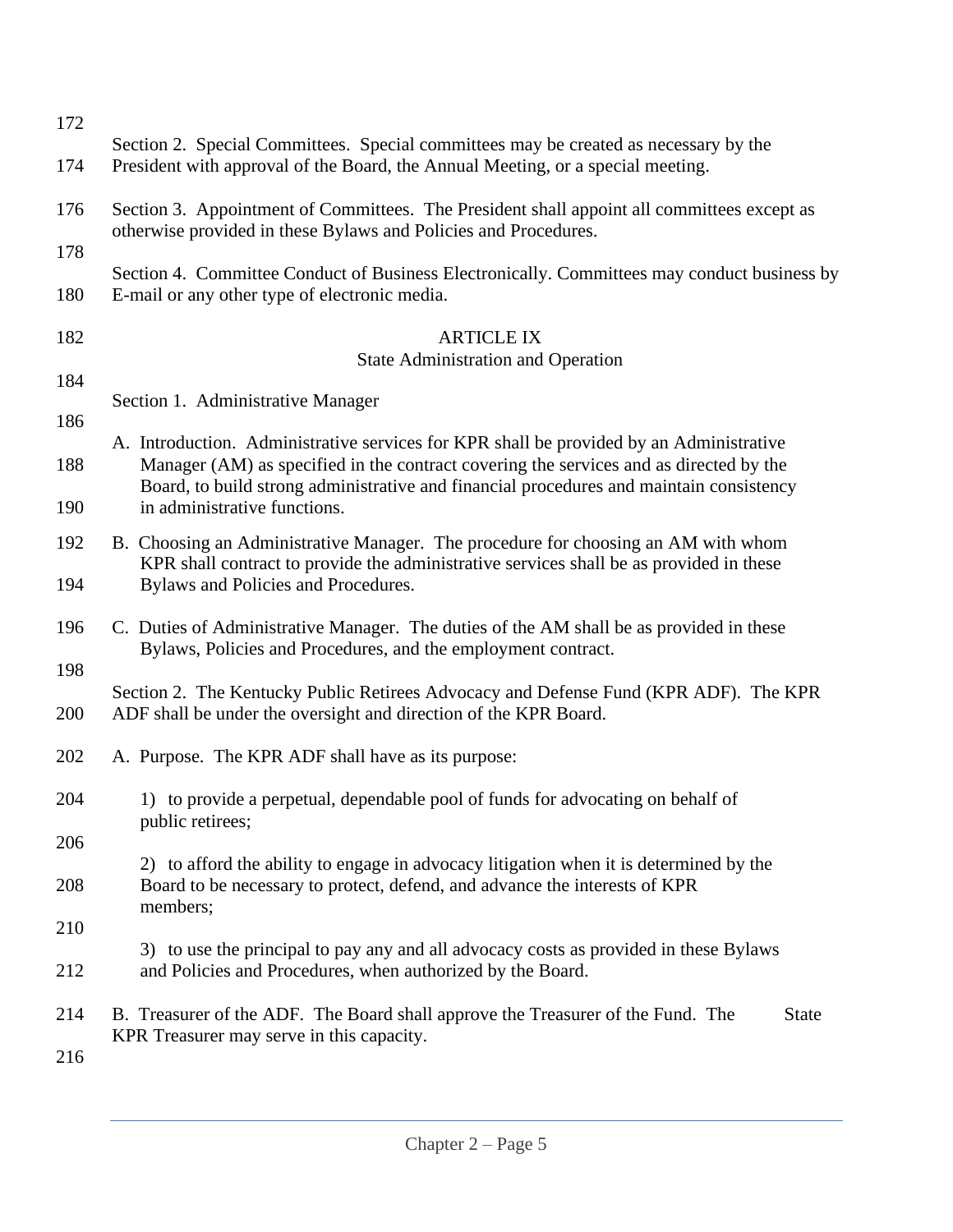| 218<br>220 | C. Reimbursement of KPR ADF. The Board, in contemplation of pursuing legal action, shall<br>create a plan for reimbursing the ADF to the appropriate level to ensure a perpetual and<br>dependable pool of funds.                                                            |  |  |
|------------|------------------------------------------------------------------------------------------------------------------------------------------------------------------------------------------------------------------------------------------------------------------------------|--|--|
| 222        | D. Review of Policy. The Board shall review the policy and procedures of the KPR ADF<br>annually and may do so at any other additional time the Board deems appropriate.                                                                                                     |  |  |
| 224        |                                                                                                                                                                                                                                                                              |  |  |
| 226        | Section 3. Financial Matters. Financial matters shall be managed as prescribed in Policies and<br>Procedures.                                                                                                                                                                |  |  |
| 228        | Section 4. Fiscal Year. The fiscal year shall be January 1-December 31.                                                                                                                                                                                                      |  |  |
| 230        | <b>ARTICLE X</b>                                                                                                                                                                                                                                                             |  |  |
|            | Local Chapters; Members-at-Large                                                                                                                                                                                                                                             |  |  |
| 232        | Section 1. Local Chapters (aka "Chapters"). KPR may organize a Local Chapter to serve a                                                                                                                                                                                      |  |  |
| 234        | geographical area designated by the Board.                                                                                                                                                                                                                                   |  |  |
| 236        | Section 2. Charter                                                                                                                                                                                                                                                           |  |  |
| 238        | A. Granting of Charter. The Board may grant a charter to a Local Chapter after the chapter                                                                                                                                                                                   |  |  |
| 240        | has demonstrated an ability to function by meeting the requirements set forth in Policies<br>and Procedures.                                                                                                                                                                 |  |  |
| 242        | The Board may issue a provisional charter to a Local Chapter during the process of its<br>becoming organized.                                                                                                                                                                |  |  |
| 244        | B. Dissolution and Surrender of Charter. A chapter may dissolve and surrender its charter to                                                                                                                                                                                 |  |  |
| 246        | the State Board if the chapter determines that it is no longer feasible for it to continue to<br>exist. In the event that a chapter is dissolved, its charter shall be surrendered and all chapter                                                                           |  |  |
| 248        | records and assets remaining after all liabilities have been paid shall become the property of<br>the State KPR.                                                                                                                                                             |  |  |
| 250        |                                                                                                                                                                                                                                                                              |  |  |
| 252        | C. Revocation of Charter. The Board may revoke a chapter's charter when the chapter fails<br>to operate in accordance with KPR's purpose, Articles of Incorporation, Bylaws, and/or<br>Policies and Procedures, in accordance with these Bylaws and Policies and Procedures. |  |  |
| 254        |                                                                                                                                                                                                                                                                              |  |  |
| 256        | Section 3. Chapter Officers. Chapters shall annually elect a president, a vice president, a<br>secretary, and a treasurer as provided in their respective bylaws.                                                                                                            |  |  |
| 258        | Section 4. Chapter Board of Directors. Chapters shall be governed by a chapter board as                                                                                                                                                                                      |  |  |
| 260        | provided in the Bylaws of the respective chapters and approved by the State Board.                                                                                                                                                                                           |  |  |
| 262        |                                                                                                                                                                                                                                                                              |  |  |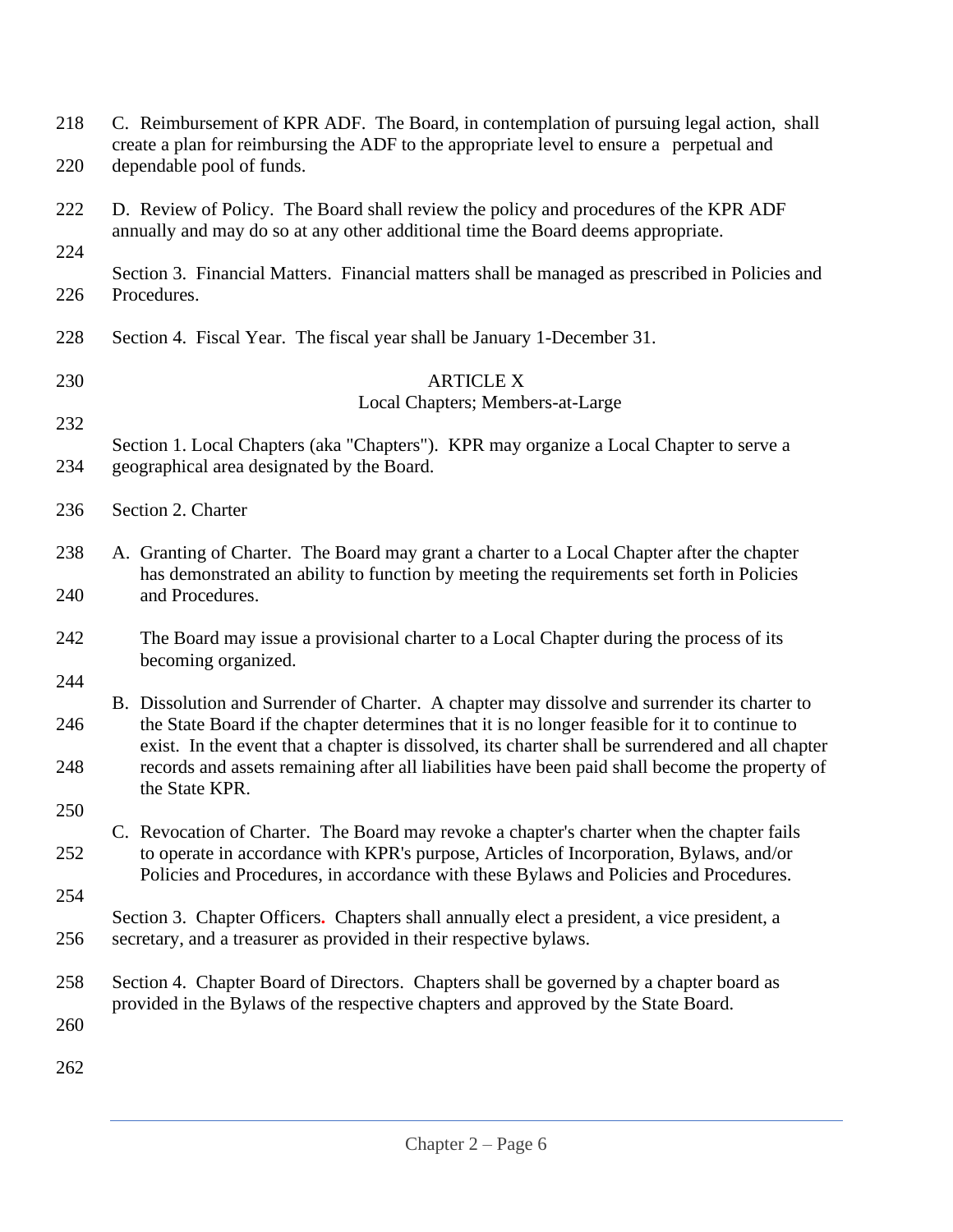|            | Section 5. Chapter Meetings. Chapters shall meet at least six times in each calendar year.                                                                                                                                                                                                                                                                                                                                           |  |  |  |
|------------|--------------------------------------------------------------------------------------------------------------------------------------------------------------------------------------------------------------------------------------------------------------------------------------------------------------------------------------------------------------------------------------------------------------------------------------|--|--|--|
| 264<br>266 | Section 6. Chapter Bylaws. In order to carry out their activities, chapters shall adopt bylaws that<br>conform to the KPR Bylaws and Policies and Procedures.                                                                                                                                                                                                                                                                        |  |  |  |
| 268        | Section 7. Chapter Parliamentary Authority. Each chapter shall adopt the current edition of<br><b>ROBERT'S RULES OF ORDER NEWLY REVISED</b> as its parliamentary authority.                                                                                                                                                                                                                                                          |  |  |  |
| 270        |                                                                                                                                                                                                                                                                                                                                                                                                                                      |  |  |  |
| 272        | Section 8. Merger of Chapters. Chapters may merge as provided in these Bylaws and Policies<br>and Procedures.                                                                                                                                                                                                                                                                                                                        |  |  |  |
| 274        | Section 9. Members-at-Large. Members-at-large are those members who live in counties that<br>are not part of an organized chapter or those who choose not to affiliate with an organized                                                                                                                                                                                                                                             |  |  |  |
| 276        | chapter.                                                                                                                                                                                                                                                                                                                                                                                                                             |  |  |  |
| 278        | <b>ARTICLE XI</b>                                                                                                                                                                                                                                                                                                                                                                                                                    |  |  |  |
|            | Dissolution of State Organization                                                                                                                                                                                                                                                                                                                                                                                                    |  |  |  |
| 280        | In the event the KPR organization is dissolved, all State and Chapter assets after payment of all                                                                                                                                                                                                                                                                                                                                    |  |  |  |
| 282        | liabilities shall become the property of the Commonwealth of Kentucky.                                                                                                                                                                                                                                                                                                                                                               |  |  |  |
| 284        | <b>ARTICLE XII</b>                                                                                                                                                                                                                                                                                                                                                                                                                   |  |  |  |
| 286        | <b>Parliamentary Authority</b>                                                                                                                                                                                                                                                                                                                                                                                                       |  |  |  |
| 288        | The rules contained in the current edition of ROBERT'S RULES OF ORDER NEWLY<br><b>REVISED</b> shall govern KPR in all cases to which they are applicable and in which they are not<br>inconsistent with these Bylaws, KPR Policies and Procedures, any special rules of order KPR<br>may adopt, and any statutes applicable to this organization. The parliamentary authority of KPR<br>shall be adopted by each chapter within KPR. |  |  |  |
| 290        |                                                                                                                                                                                                                                                                                                                                                                                                                                      |  |  |  |
| 292        |                                                                                                                                                                                                                                                                                                                                                                                                                                      |  |  |  |
| 294        | <b>ARTICLE XIII</b><br>Amendment of Bylaws; Amendment of Policies and Procedures                                                                                                                                                                                                                                                                                                                                                     |  |  |  |
| 296        | Section 1. State Bylaws. The KPR State Bylaws may be amended by a two-thirds (2/3) vote by<br>the State Board at a quarterly meeting or special Board meeting, provided the proposed                                                                                                                                                                                                                                                 |  |  |  |
| 298        | amendment was included in the notice of the meeting.                                                                                                                                                                                                                                                                                                                                                                                 |  |  |  |
| 300        | Section 2. Policies and Procedures. Policies and Procedures may be amended or suspended by a<br>two-thirds $(2/3)$ vote of the State Board.                                                                                                                                                                                                                                                                                          |  |  |  |
| 302        |                                                                                                                                                                                                                                                                                                                                                                                                                                      |  |  |  |
| 304        | <b>ARTICLE XIII</b>                                                                                                                                                                                                                                                                                                                                                                                                                  |  |  |  |
|            | Section 3. Chapter Bylaws. Amendments to Chapter bylaws shall be submitted to, and approved                                                                                                                                                                                                                                                                                                                                          |  |  |  |
| 306        | by, the State Board before taking effect.                                                                                                                                                                                                                                                                                                                                                                                            |  |  |  |
| 308        |                                                                                                                                                                                                                                                                                                                                                                                                                                      |  |  |  |
|            |                                                                                                                                                                                                                                                                                                                                                                                                                                      |  |  |  |